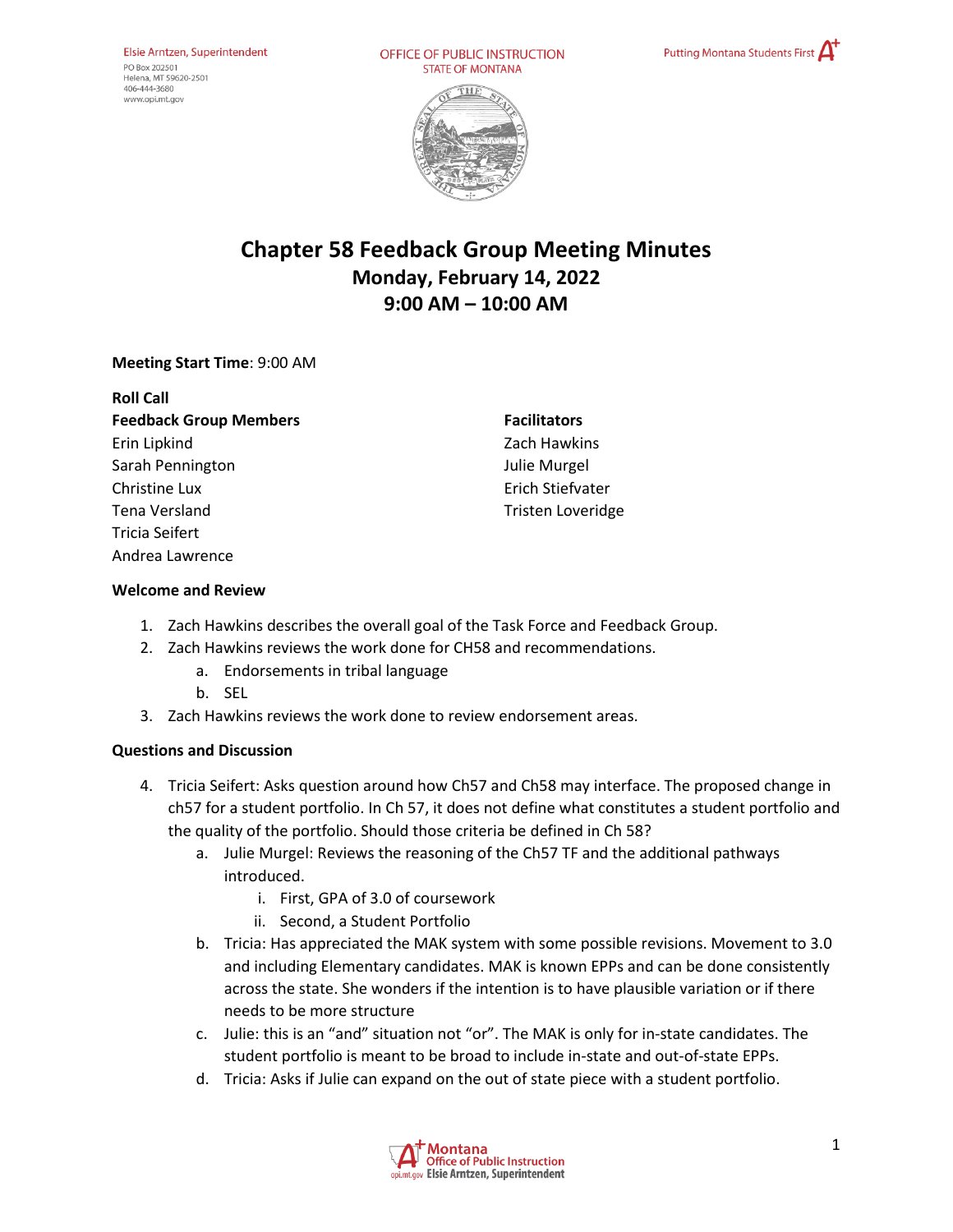- e. Julie: Currently all out of state candidates must submit a Praxis score but in state candidates do not always submit those scores. The idea is to create multiple pathways to licensure for all candidates not just in state applicants. The MAK only applies to internal candidates.
- f. Tricia: This is new information to her and will need to learn more about it.
- 5. Adrea Lawrence: What will the process look like from here on out?
	- a. Zach Hawkins: These recommendations will be taken to Ch 58 TF on Wednesday. The TF will then decide if they would like to recommend these to the Superintendent. Zach has a meeting with the Superintendent today to review the previous recommendations and will meet again with the Superintendent Wednesday to review the final recommendations. The Superintendent will present her recommendations to the BPE on March 10<sup>th</sup>.
- 6. Sara: What was the process to find content area experts?
	- a. Zach Hawkins: explains his process to find individuals to review.
- 7. Julie Murgel: Asks for feedback from the FBG on 10.58.511 World Language. Should English Language Learner be pulled out and be a separate endorsement outside of the World language endorsement?
	- a. Adrea Lawrence: would like to speak with key faculty at UM. This is a very important question.
	- b. Sarah Pennington: There are separate frameworks and standards for teachers of ELL. That needs to be considered and there needs to be more input than just the voices on this call as there are no experts here currently.
	- c. Julie: The reason she asks is in Ch57, in certification, there is an endorsement for ELL that is called ELL. It is already built in the system.
	- d. Adrea: Are you looking to make it consistent?
	- e. Julie: Yes, she is just sharing the rational and thought. It is a separate framework and is not a world language.
	- f. Adrea: It is complicated in Montana with our Tribal context and Tribal languages. This is why she would like to follow up with her colleagues. There are political implications to this that impact not only ELL but also sovereignty. Would like to tread carefully.
	- g. Julie: does UM offer ELL as an endorsement?
	- h. Adrea: At UM all Elementary education students do some intensive clinical work with ELL but most of those children are from other countries. It is not necessarily Native children. There are language partnerships with schools with Arlee Public Schools that have transformed thinking with the role language plays in interpretations of things in the objective realm.
	- i. Tena Versland: The genesis of the world language came about in early 2000's and was related mostly to middle schools taking a survey course exposing children to different languages before high school. If this is still the intention, then ELL should not be placed here. Sounds like these are two different goals and separate.
	- j. Tricia: Would like to reach out to faculty as a follow up. She asks if Julie Murgel would send her the nature and language of the question as she has described it this morning.
- 8. Julie Murgel: In relation to 10.58.510 Students with Disabilities P-12. In ch57 this is called special education. Should this name be the same across both? Should it be "Students with Disabilities"